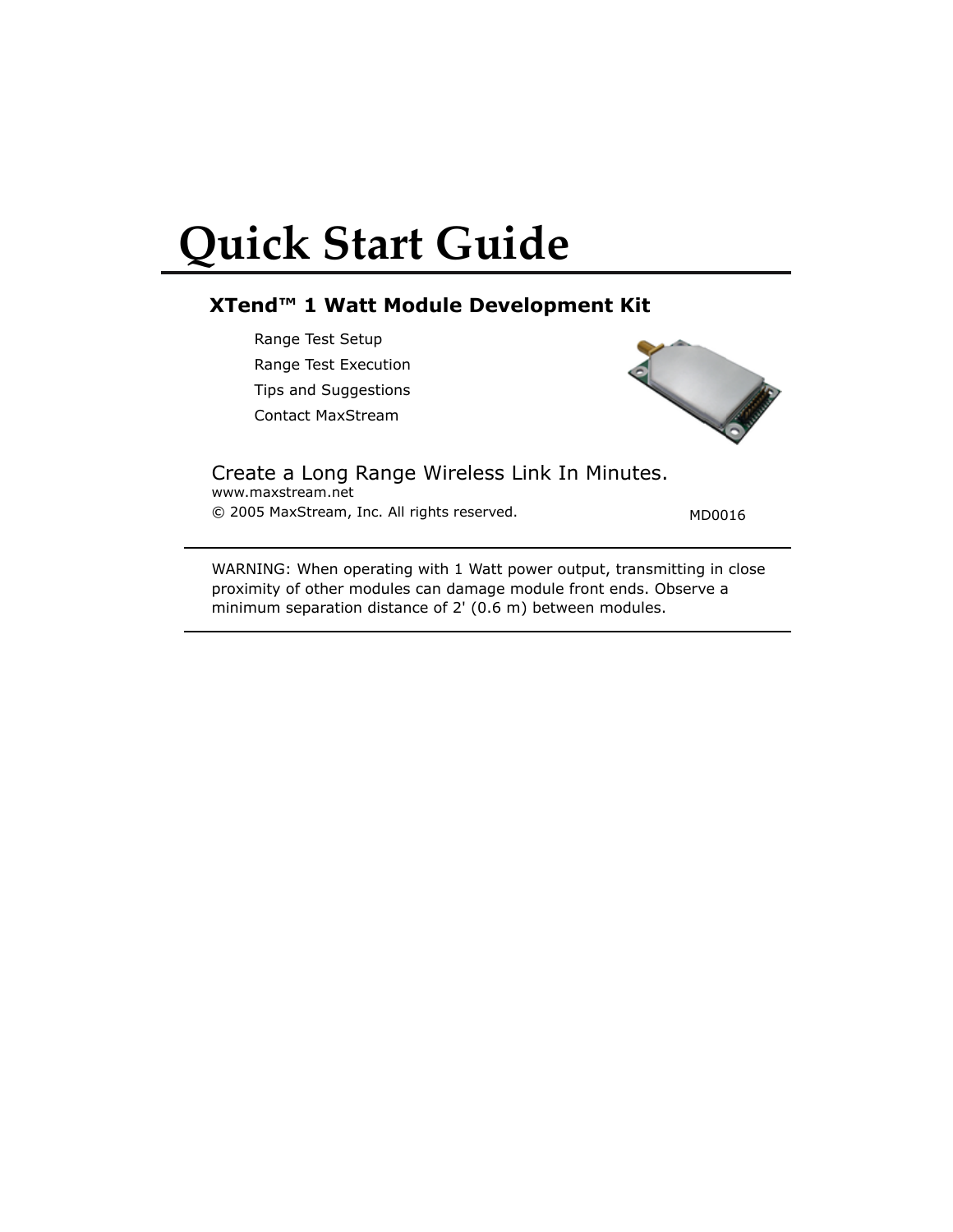# **Range Test Setup**

This Quick Start Guide provides OEMs and integrators with an introduction to some of the module's most important features. This guide provides step-by-step instruction on how to setup a wireless link and test the module's ability to transport data over varying ranges and conditions.

## **Requirements for Range Test**

2 OEM RF Modules 2 Interface Boards Accessories (Loopback adapter, RS-232 cable, 2 antennas, 2 power supplies) 1 PC (Windows 98 SE, 2000 or XP) loaded with X-CTU Software

## **Install X-CTU Software:**

Double-click "setup\_X-CTU.exe" file and follow prompts of the installation screens. This file is located on the MaxStream CD and on the following web page: www.maxstream.net/helpdesk/download.php

The X-CTU software interface is divided into the four following tabs:

- PC Settings Setup PC serial com ports to interface with the module assembly
- Range Test Test module's range under varying conditions
- Terminal Read/Set module parameters and monitor data communications
- Modem Configuration Read/Set module parameters

## **Hardware Setup**

The XTend Development Kit includes a pair of module assemblies. A module assembly is an XTend OEM RF Module mounted to an RS-232/485 interface board. Module assemblies will be referred to as "Radio1" and "Radio2".

1. Set both DIP Switches to RS-232, point-to-point modes. Switches 1 and 5 are ON (up) and the remaining four switches are OFF (down).



- 2. Connect the included RS-232 cable to the female DB-9 connector of Radio1 and the male DB-9 connector of a PC.
- 3. Attach the serial loopback adapter to the female DB-9 connector of Radio2.
- 4. Attach an RPSMA antenna to one module and an MMCX antenna to the other.
- 5. Power Radio1 & Radio2 through interface board power connectors.

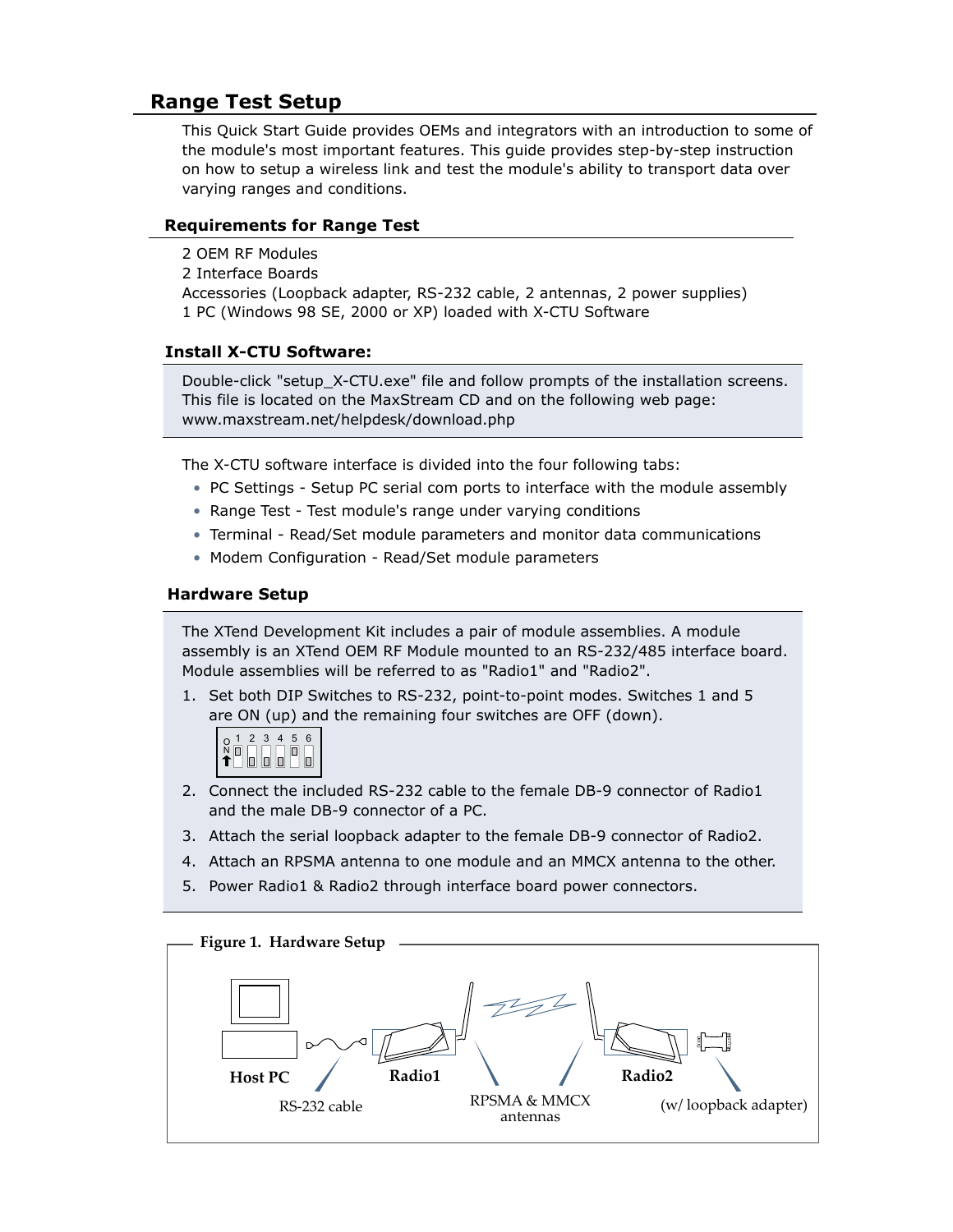## **Range Test Execution**

Use the "PC Settings" and "Range Test" tabs of the X-CTU software to:

- Setup a PC Serial Com Port for communications with the XTend OEM RF Module [step 2 of "Range Test"].
- Determine OEM RF module's range [steps 1-7 of "Range Test"].

#### **Range Test**

- 1. Launch the X-CTU Software: *(Start --> Programs --> MaxStream --> X-CTU)*
- Under the "PC Settings" tab [Figure 2], select the PC serial com port **2** from the list that will be used to connect to Radio1.
- **3** Select the baud rate that matches the RF data rate of Radio1. Use default values for remaining fields [Figure 2].
- 4. Select the "Range Test" tab [Figure 3].
- (Optional) Check the box in the "RSSI" section to enable its display. **5**
- Click the "Start" button to begin the range test. **6**
- 7. Move Radio2 (with loopback adapter) away from Radio1 to determine the maximum range of the wireless link.